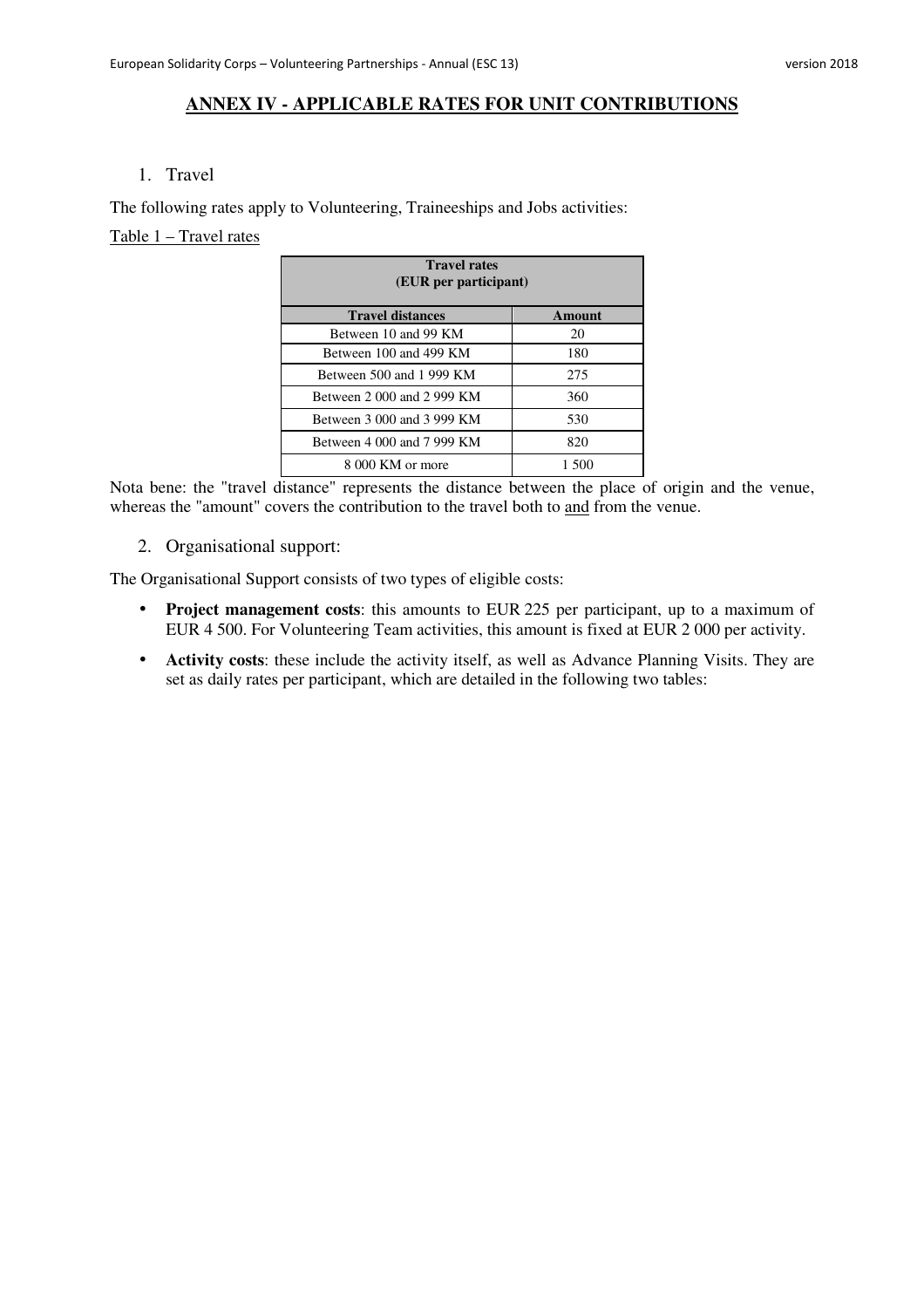# Table 2 – Organisational Support – Activity Costs

|                                       | <b>Organisational Support - Activity Costs</b><br>(EUR per day) |                              |
|---------------------------------------|-----------------------------------------------------------------|------------------------------|
|                                       | <b>Volunteering</b>                                             | <b>Traineeships and Jobs</b> |
| Austria                               | 24                                                              | 8                            |
| <b>Belgium</b>                        | 27                                                              | 9                            |
| <b>Bulgaria</b>                       | 18                                                              | 6                            |
| Croatia                               | 20                                                              | $\tau$                       |
| <b>Cyprus</b>                         | 22                                                              | $\tau$                       |
| <b>Czech Republic</b>                 | 18                                                              | 6                            |
| <b>Denmark</b>                        | 27                                                              | 9                            |
| <b>Estonia</b>                        | 19                                                              | 6                            |
| <b>Finland</b>                        | 27                                                              | $\boldsymbol{9}$             |
| France                                | 21                                                              | $\tau$                       |
| <b>Germany</b>                        | 24                                                              | $\,8\,$                      |
| <b>Greece</b>                         | 22                                                              | $\overline{7}$               |
| <b>Hungary</b>                        | 18                                                              | 6                            |
| <b>Ireland</b>                        | 27                                                              | $\boldsymbol{9}$             |
| <b>Italy</b>                          | 22                                                              | $\overline{7}$               |
| Latvia                                | 20                                                              | $\overline{7}$               |
| Lithuania                             | 19                                                              | 6                            |
| Luxembourg                            | 27                                                              | $\boldsymbol{9}$             |
| <b>Malta</b>                          | 23                                                              | $\,8\,$                      |
| <b>Netherlands</b>                    | 27                                                              | $\boldsymbol{9}$             |
| Poland                                | 19                                                              | 6                            |
| Portugal                              | 21                                                              | 7                            |
| Romania                               | 18                                                              | 6                            |
| Slovakia                              | 20                                                              | $\tau$                       |
| Slovenia                              | 21                                                              | $\tau$                       |
| <b>Spain</b>                          | 19                                                              | $\sqrt{6}$                   |
| <b>Sweden</b>                         | 27                                                              | 9                            |
| <b>United Kingdom</b>                 | $27\,$                                                          | 9                            |
| former Yugoslav Republic of Macedonia | 16                                                              | $\rm N/A$                    |
| <b>Iceland</b>                        | 27                                                              | $\rm N/A$                    |
| Liechtenstein                         | 25                                                              | N/A                          |
| <b>Norway</b>                         | 27                                                              | $\rm N/A$                    |
| <b>Turkey</b>                         | $18\,$                                                          | $\rm N/A$                    |
| Neighbouring partner country          | 16                                                              | $\rm N/A$                    |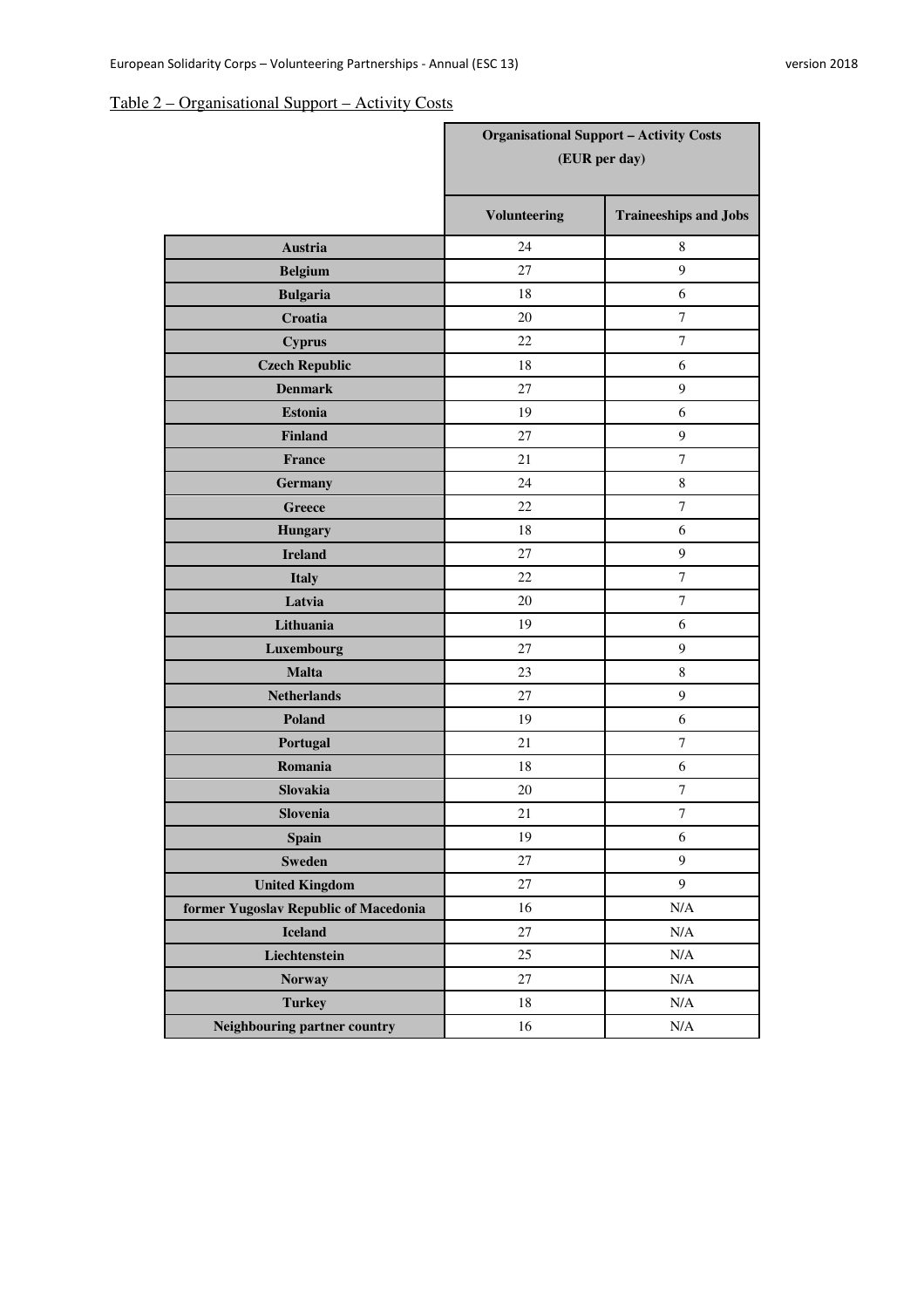### Table 3 – Organisational Support – Activity Costs for Advance Planning Visits

|                                       | <b>Organisational Support - Activity Costs</b><br><b>APV</b> only<br>(EUR per day) |                              |  |
|---------------------------------------|------------------------------------------------------------------------------------|------------------------------|--|
|                                       | <b>Volunteering</b>                                                                | <b>Traineeships and Jobs</b> |  |
| Austria                               | 16                                                                                 |                              |  |
| <b>Belgium</b>                        | 18                                                                                 |                              |  |
| <b>Bulgaria</b>                       | 12                                                                                 |                              |  |
| Croatia                               | 13                                                                                 |                              |  |
| <b>Cyprus</b>                         | 15                                                                                 |                              |  |
| <b>Czech Republic</b>                 | 12                                                                                 |                              |  |
| <b>Denmark</b>                        | 18                                                                                 |                              |  |
| <b>Estonia</b>                        | 12                                                                                 |                              |  |
| <b>Finland</b>                        | 18                                                                                 |                              |  |
| France                                | 14                                                                                 |                              |  |
| Germany                               | 16                                                                                 |                              |  |
| Greece                                | 15                                                                                 |                              |  |
| <b>Hungary</b>                        | 12                                                                                 |                              |  |
| <b>Ireland</b>                        | 18                                                                                 |                              |  |
| <b>Italy</b>                          | 15                                                                                 |                              |  |
| Latvia                                | 13                                                                                 |                              |  |
| Lithuania                             | 12                                                                                 |                              |  |
| Luxembourg                            | 18                                                                                 |                              |  |
| <b>Malta</b>                          | 15                                                                                 |                              |  |
| <b>Netherlands</b>                    | 18                                                                                 |                              |  |
| Poland                                | 12                                                                                 |                              |  |
| Portugal                              | 21                                                                                 |                              |  |
| Romania                               | 12                                                                                 |                              |  |
| Slovakia                              | 13                                                                                 |                              |  |
| Slovenia                              | 14                                                                                 |                              |  |
| <b>Spain</b>                          | 12                                                                                 |                              |  |
| <b>Sweden</b>                         | 18                                                                                 |                              |  |
| <b>United Kingdom</b>                 | 18                                                                                 |                              |  |
| former Yugoslav Republic of Macedonia | 11                                                                                 | N/A                          |  |
| <b>Iceland</b>                        | 18                                                                                 | N/A                          |  |
| Liechtenstein                         | $17\,$                                                                             | N/A                          |  |
| <b>Norway</b>                         | 18                                                                                 | $\rm N/A$                    |  |
| <b>Turkey</b>                         | 12                                                                                 | $\rm N/A$                    |  |
| Neighbouring partner country          | $11\,$                                                                             | $\rm N/A$                    |  |

### 3. Inclusion support

The following rates are to be used for activities which include the participation of young people with fewer opportunities.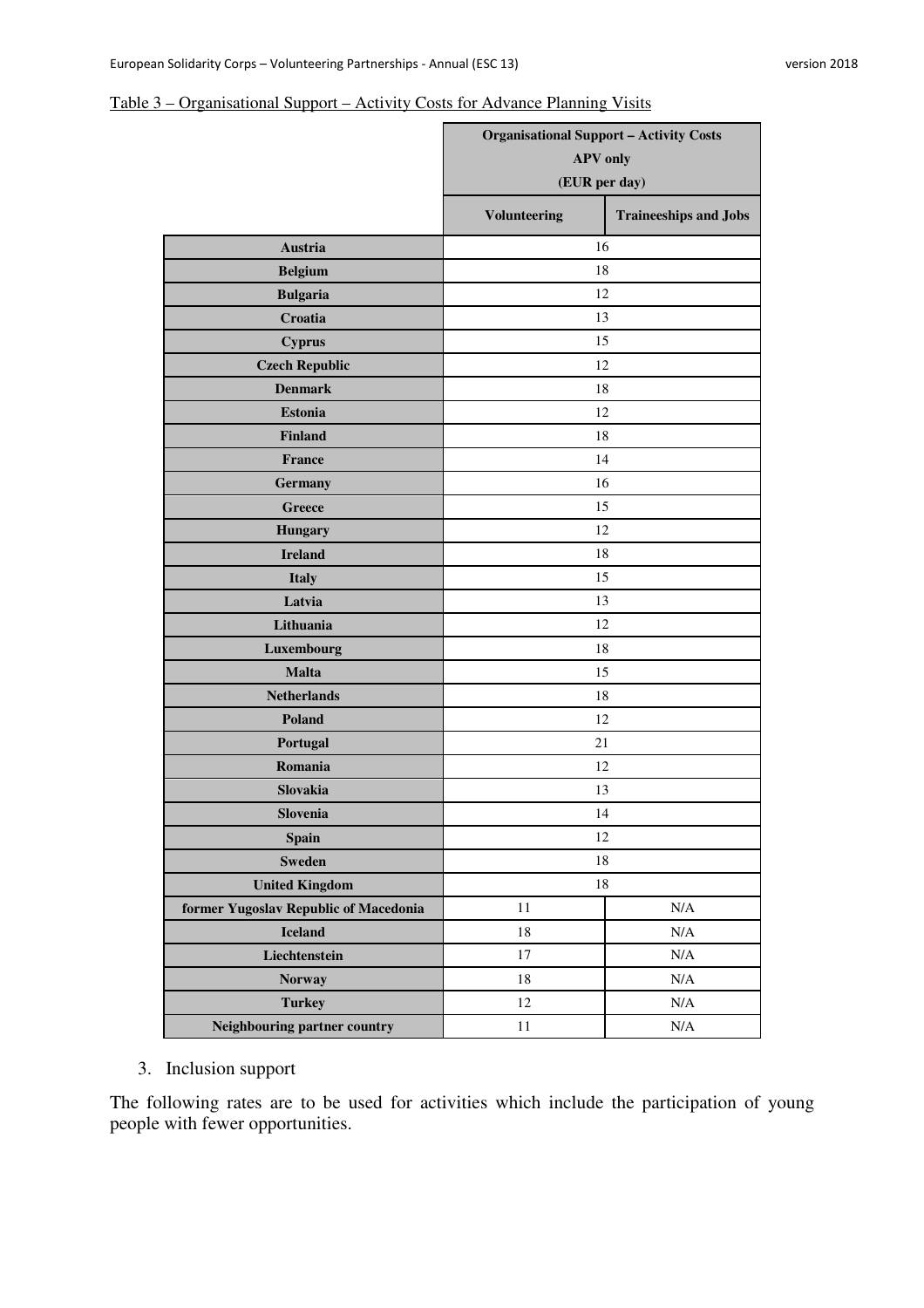#### Table 4 – Inclusion Support

|                                       | <b>Inclusion Support</b> |                              |  |
|---------------------------------------|--------------------------|------------------------------|--|
|                                       | (EUR per day)            |                              |  |
|                                       | <b>Volunteering</b>      | <b>Traineeships and Jobs</b> |  |
| Austria                               | 8                        |                              |  |
| <b>Belgium</b>                        | 9                        |                              |  |
| <b>Bulgaria</b>                       | 6                        |                              |  |
| Croatia                               | $\overline{7}$           |                              |  |
| <b>Cyprus</b>                         | $\tau$                   |                              |  |
| <b>Czech Republic</b>                 | 6                        |                              |  |
| <b>Denmark</b>                        | $\overline{9}$           |                              |  |
| <b>Estonia</b>                        | 6                        |                              |  |
| <b>Finland</b>                        | 9                        |                              |  |
| France                                | $\tau$                   |                              |  |
| <b>Germany</b>                        | $\,$ 8 $\,$              |                              |  |
| Greece                                | $\tau$                   |                              |  |
| <b>Hungary</b>                        | 6                        |                              |  |
| <b>Ireland</b>                        | $\mathbf{9}$             |                              |  |
| <b>Italy</b>                          | 7                        |                              |  |
| Latvia                                | 7                        |                              |  |
| Lithuania                             | 6                        |                              |  |
| Luxembourg                            | $\boldsymbol{9}$         |                              |  |
| <b>Malta</b>                          | $\,$ 8 $\,$              |                              |  |
| <b>Netherlands</b>                    | 9                        |                              |  |
| Poland                                | 6                        |                              |  |
| Portugal                              | $\boldsymbol{7}$         |                              |  |
| Romania                               | 6                        |                              |  |
| Slovakia                              | 7                        |                              |  |
| Slovenia                              | $\tau$                   |                              |  |
| <b>Spain</b>                          | $\sqrt{6}$               |                              |  |
| <b>Sweden</b>                         | $\mathbf{9}$             |                              |  |
| <b>United Kingdom</b>                 | $\boldsymbol{9}$         |                              |  |
| former Yugoslav Republic of Macedonia | 5                        | N/A                          |  |
| <b>Iceland</b>                        | 9                        | N/A                          |  |
| Liechtenstein                         | $8\,$                    | $\rm N/A$                    |  |
| <b>Norway</b>                         | 9                        | N/A                          |  |
| <b>Turkey</b>                         | $\sqrt{6}$               | N/A                          |  |
| Neighbouring partner country          | 5                        | $\rm N/A$                    |  |

4. Linguistic support:

This rate is applicable only for languages and/or levels not offered by the Online Linguistic Support.

EUR 150 per participant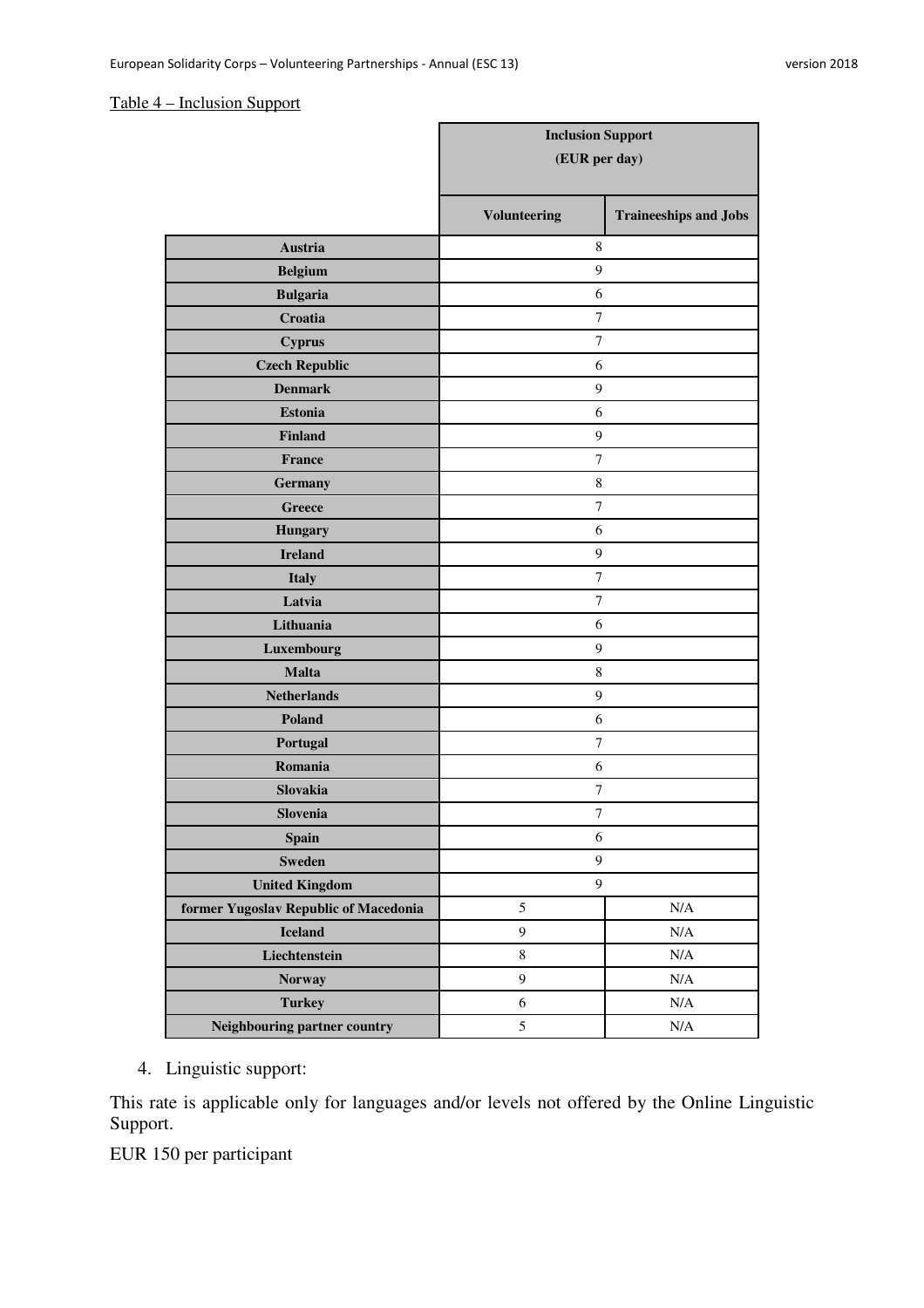# 5. Pocket Money

This rate is only applicable to Volunteering activities.

# Table 5 – Pocket Money for volunteers

|                                       | <b>Pocket Money</b><br>(EUR per day) |
|---------------------------------------|--------------------------------------|
|                                       | <b>Volunteering</b>                  |
| <b>Austria</b>                        | 5                                    |
| <b>Belgium</b>                        | $\overline{4}$                       |
| <b>Bulgaria</b>                       | $\overline{4}$                       |
| Croatia                               | 5                                    |
| <b>Cyprus</b>                         | 5                                    |
| <b>Czech Republic</b>                 | 5                                    |
| <b>Denmark</b>                        | 6                                    |
| <b>Estonia</b>                        | 4                                    |
| <b>Finland</b>                        | 5                                    |
| <b>France</b>                         | 6                                    |
| <b>Germany</b>                        | 5                                    |
| <b>Greece</b>                         | 5                                    |
| <b>Hungary</b>                        | 5                                    |
| <b>Ireland</b>                        | 6                                    |
| <b>Italy</b>                          | 5                                    |
| Latvia                                | $\overline{4}$                       |
| Lithuania                             | $\overline{4}$                       |
| Luxembourg                            | 5                                    |
| <b>Malta</b>                          | 5                                    |
| <b>Netherlands</b>                    | 5                                    |
| Poland                                | $\overline{4}$                       |
| Portugal                              | 5                                    |
| Romania                               | 3                                    |
| Slovakia                              | 5                                    |
| Slovenia                              | 4                                    |
| <b>Spain</b>                          | 5                                    |
| <b>Sweden</b>                         | 5                                    |
| <b>United Kingdom</b>                 | 6                                    |
| former Yugoslav Republic of Macedonia | $\mathfrak{Z}$                       |
| <b>Iceland</b>                        | 6                                    |
| Liechtenstein                         | 6                                    |
| <b>Norway</b>                         | 6                                    |
| <b>Turkey</b>                         | $\overline{4}$                       |
| Neighbouring partner country          | $\mathfrak{Z}$                       |

### 6. Relocation Allowance

This rate is only applicable to Traineeships and Jobs activities.